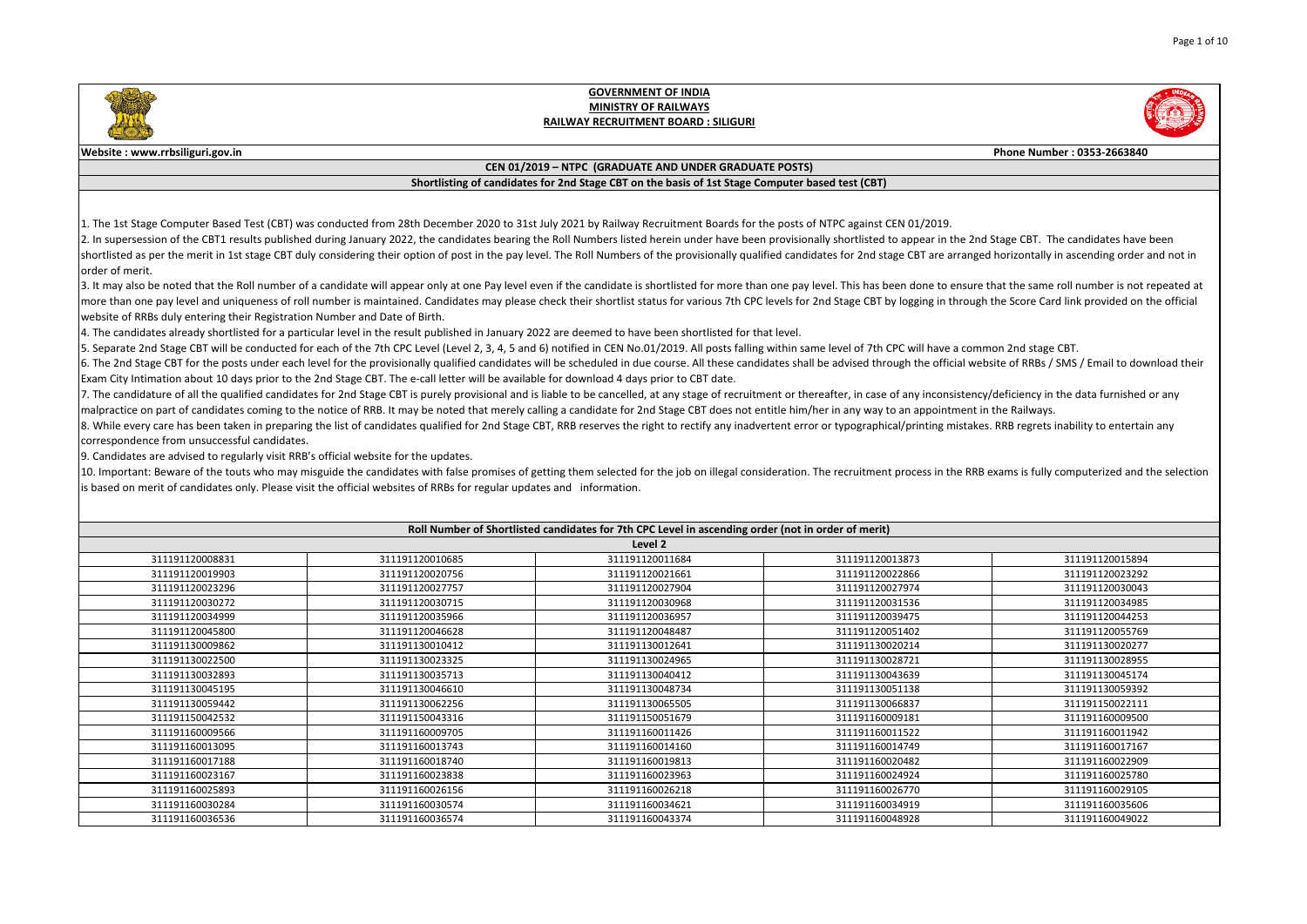



| Website: www.rrbsiliguri.gov.in |                 |                                                        |                 | Phone Number: 0353-2663840 |
|---------------------------------|-----------------|--------------------------------------------------------|-----------------|----------------------------|
|                                 |                 | CEN 01/2019 - NTPC (GRADUATE AND UNDER GRADUATE POSTS) |                 |                            |
| 311191160050848                 | 311191160051189 | 311191160051480                                        | 311191160051712 | 311191160052433            |
| 311191160053456                 | 311191160053486 | 311191160054457                                        | 311191170001787 | 311191170002913            |
| 311191170003903                 | 311191170003997 | 311191170004021                                        | 311191170004610 | 311191170004619            |
| 311191170005314                 | 311191170005326 | 311191170005348                                        | 311191170005710 | 311191170005874            |
| 311191170006000                 | 311191170006288 | 311191170006892                                        | 311191170008792 | 311191170008948            |
| 311191170015623                 | 311191170016628 | 311191170017523                                        | 311191170019521 | 311191170023432            |
| 311191170024374                 | 311191170025190 | 311191170027627                                        | 311191170027783 | 311191170027796            |
| 311191170028089                 | 311191170030118 | 311191170030414                                        | 311191170032754 | 311191170033873            |
| 311191170035529                 | 311191170038188 | 311191170038294                                        | 311191170038980 | 311191170039655            |
| 311191170044543                 | 311191170044659 | 311191170045014                                        | 311191170045417 | 311191170046236            |
| 311191170046299                 | 311191170048067 | 311191170049159                                        | 311191170052475 | 311191170059519            |
| 311191170060670                 | 311191170061023 | 311191170067381                                        | 311191190001992 | 311191190002104            |
| 311191190002290                 | 311191190009850 | 311191190010148                                        | 311191190010690 | 311191190011416            |
| 311191190022345                 | 311191190022348 | 311191190023181                                        | 311191190026873 | 311191190029259            |
| 311191190040098                 | 311191190043732 | 311191190045209                                        | 311191190046269 | 311191190048621            |
| 311191190051190                 | 311191190052896 | 311191190056423                                        | 311191190061498 | 311191200023687            |
| 311191210002226                 | 311191210009397 | 311191210014936                                        | 311191220000208 | 311191220002547            |
| 311191220005676                 | 311191220005689 | 311191220005720                                        | 311191220006046 | 311191220009355            |
| 311191220009384                 | 311191220009408 | 311191220010003                                        | 311191220010081 | 311191220010107            |
| 311191220010407                 | 311191220011358 | 311191220011819                                        | 311191220013225 | 311191220013473            |
| 311191220014293                 | 311191220014693 | 311191220015600                                        | 311191220015738 | 311191220015973            |
| 311191220016245                 | 311191220016536 | 311191220018140                                        | 311191220018717 | 311191220019282            |
| 311191220020013                 | 311191220020307 | 311191220020320                                        | 311191220021112 | 311191220021452            |
| 311191220022462                 | 311191220023849 | 311191220023903                                        | 311191220026002 | 311191220026016            |
| 311191220027542                 | 311191220027888 | 311191220028358                                        | 311191220028520 | 311191220028569            |
| 311191220028657                 | 311191220028994 | 311191220029061                                        | 311191220029288 | 311191220029462            |
| 311191220029559                 | 311191220030164 | 311191220031077                                        | 311191220031859 | 311191220032297            |
| 311191220032551                 | 311191220032797 | 311191220033255                                        | 311191220033575 | 311191220033935            |
| 311191220034396                 | 311191220034565 | 311191220034936                                        | 311191220035526 | 311191220035531            |
| 311191220035720                 | 311191220036246 | 311191220036554                                        | 311191220036599 | 311191220037531            |
| 311191220038458                 | 311191220039350 | 311191220039448                                        | 311191220039483 | 311191220039577            |
| 311191220039871                 | 311191220040208 | 311191220041261                                        | 311191220041516 | 311191220041585            |
| 311191220041620                 | 311191220041635 | 311191220041791                                        | 311191220041942 | 311191220042647            |
| 311191220042994                 | 311191220043470 | 311191220043475                                        | 311191220043938 | 311191220043995            |
| 311191220044230                 | 311191220045080 | 311191220045292                                        | 311191220045609 | 311191220045985            |
| 311191220046637                 | 311191220046717 | 311191220046955                                        | 311191220047032 | 311191220047175            |
| 311191220047554                 | 311191220048194 | 311191220048743                                        | 311191220049482 | 311191220049923            |
| 311191220050225                 | 311191220050624 | 311191220050727                                        | 311191220054244 | 311191220055017            |
| 311191220056269                 | 311191220058053 | 311191220058092                                        | 311191220061357 | 311191220061373            |
| 311191220062040                 | 311191220062130 | 311191220065124                                        | 311191220066612 | 311191220067015            |
| 311191220067063                 | 311191220067949 | 311191220068859                                        | 311191220069564 | 311191220070230            |
| 311191220070289                 | 311191220070392 | 311191220072456                                        | 311191220072558 | 311191230011402            |
| 311191230021997                 | 311191230022122 | 311191230027650                                        | 311191230033509 | 311191230037186            |
| 311191230038446                 | 311191230038541 | 311191230042110                                        | 311191230043385 | 311191230056239            |
| 311191230057953                 | 311191230063431 | 311191250004843                                        | 311191250007056 | 311191250007101            |
| 311191250007347                 | 311191250033062 | 311191250064366                                        | 311191260003242 | 311191260003341            |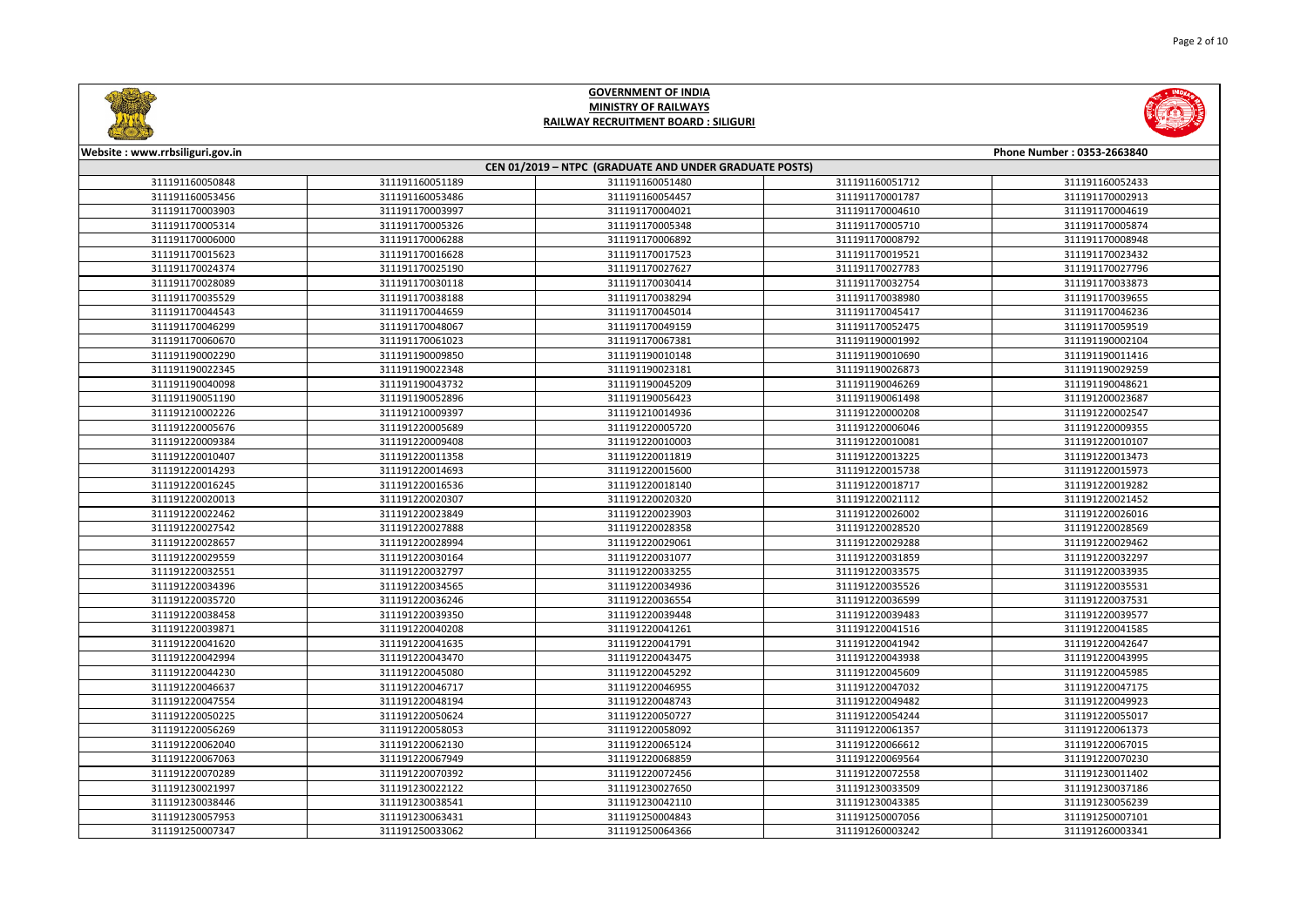



| <b>CHIMNEY AND INCOME.</b>      |                                                        |                 |                 |                            |  |  |
|---------------------------------|--------------------------------------------------------|-----------------|-----------------|----------------------------|--|--|
| Website: www.rrbsiliguri.gov.in |                                                        |                 |                 | Phone Number: 0353-2663840 |  |  |
|                                 | CEN 01/2019 - NTPC (GRADUATE AND UNDER GRADUATE POSTS) |                 |                 |                            |  |  |
| 311191260004842                 | 311191260006249                                        | 311191260007496 | 311191260007608 | 311191260008104            |  |  |
| 311191260008744                 | 311191260010374                                        | 311191260012064 | 311191260021891 | 311191260027102            |  |  |
| 311191260027789                 | 311191260028392                                        | 311191260029153 | 311191260029467 | 311191260033323            |  |  |
| 311191260044119                 | 311191260047312                                        | 311191260051298 | 311191260052878 | 311191260053571            |  |  |
| 311191260058103                 | 311191260058233                                        | 311191260059209 | 311191260059524 | 311191260071863            |  |  |
| 311191270004000                 | 311191270005954                                        | 311191270006804 | 311191270011149 | 311191270025687            |  |  |
| 311191270030278                 | 311191270054492                                        | 311191270064735 | 311191270069509 | 311191270072461            |  |  |
| 311191270072761                 | 311191280005446                                        | 311191310000416 | 311191310000602 | 311191310000609            |  |  |
| 311191310000617                 | 311191310000684                                        | 311191310000758 | 311191310000799 | 311191310000820            |  |  |
| 311191310000836                 | 311191310001040                                        | 311191310001097 | 311191310001275 | 311191310001331            |  |  |
| 311191310001394                 | 311191310001450                                        | 311191310001467 | 311191310001647 | 311191310001935            |  |  |
| 311191310003349                 | 311191310003946                                        | 311191310004568 | 311191310004609 | 311191310004809            |  |  |
| 311191310005031                 | 311191310005503                                        | 311191310005547 | 311191310007942 | 311191310008169            |  |  |
| 311191310008219                 | 311191310008229                                        | 311191310008253 | 311191310009193 | 311191310009356            |  |  |
| 311191310009629                 | 311191310009925                                        | 311191310009970 | 311191310010111 | 311191310010643            |  |  |
| 311191310010763                 | 311191310010809                                        | 311191310011172 | 311191310011272 | 311191310011536            |  |  |
| 311191310011574                 | 311191310012056                                        | 311191310012416 | 311191310012687 | 311191310013216            |  |  |
| 311191310013360                 | 311191310013639                                        | 311191310013842 | 311191310014372 | 311191310014417            |  |  |
| 311191310014619                 | 311191310014653                                        | 311191310014727 | 311191310015050 | 311191310015141            |  |  |
| 311191310015298                 | 311191310015487                                        | 311191310015500 | 311191310015574 | 311191310016033            |  |  |
| 311191310016053                 | 311191310016258                                        | 311191310016463 | 311191310016638 | 311191310016796            |  |  |
| 311191310017116                 | 311191310017233                                        | 311191310017256 | 311191310017670 | 311191310018166            |  |  |
| 311191310018293                 | 311191310018849                                        | 311191310019020 | 311191310019093 | 311191310019181            |  |  |
| 311191310019300                 | 311191310020438                                        | 311191310020497 | 311191310021210 | 311191310021217            |  |  |
| 311191310021242                 | 311191310021501                                        | 311191310021513 | 311191310021851 | 311191310021915            |  |  |
| 311191310021948                 | 311191310022071                                        | 311191310022136 | 311191310022536 | 311191310023142            |  |  |
| 311191310023450                 | 311191310023587                                        | 311191310023809 | 311191310023904 | 311191310024095            |  |  |
| 311191310024168                 | 311191310024234                                        | 311191310024288 | 311191310024294 | 311191310025198            |  |  |
| 311191310025235                 | 311191310025362                                        | 311191310025476 | 311191310025540 | 311191310025581            |  |  |
| 311191310025679                 | 311191310025745                                        | 311191310025942 | 311191310026048 | 311191310026161            |  |  |
| 311191310026207                 | 311191310026435                                        | 311191310026592 | 311191310026842 | 311191310026909            |  |  |
| 311191310027238                 | 311191310027960                                        | 311191310028030 | 311191310028325 | 311191310028371            |  |  |
| 311191310028958                 | 311191310028985                                        | 311191310029169 | 311191310029175 | 311191310029555            |  |  |
| 311191310029619                 | 311191310029654                                        | 311191310029682 | 311191310030775 | 311191310030890            |  |  |
| 311191310030958                 | 311191310030959                                        | 311191310031653 | 311191310032672 | 311191310032688            |  |  |
| 311191310033046                 | 311191310033154                                        | 311191310033313 | 311191310033723 | 311191310033749            |  |  |
| 311191310033779                 | 311191310034280                                        | 311191310034353 | 311191310035402 | 311191310035871            |  |  |
| 311191310036089                 | 311191310036156                                        | 311191310036167 | 311191310036673 | 311191310036823            |  |  |
| 311191310036904                 | 311191310037002                                        | 311191310037203 | 311191310037257 | 311191310037533            |  |  |
| 311191310037865                 | 311191310037898                                        | 311191310038162 | 311191310038532 | 311191310038927            |  |  |
| 311191310039113                 | 311191310039381                                        | 311191310039588 | 311191310039671 | 311191310039786            |  |  |
| 311191310039973                 | 311191310040163                                        | 311191310040260 | 311191310040533 | 311191310040611            |  |  |
| 311191310040791                 | 311191310041414                                        | 311191310041640 | 311191310041877 | 311191310041925            |  |  |
| 311191310041966                 | 311191310041975                                        | 311191310042216 | 311191310042305 | 311191310042426            |  |  |
| 311191310042534                 | 311191310043291                                        | 311191310043390 | 311191310044530 | 311191310044630            |  |  |
| 311191310044720                 | 311191310044765                                        | 311191310044930 | 311191310044995 | 311191310045286            |  |  |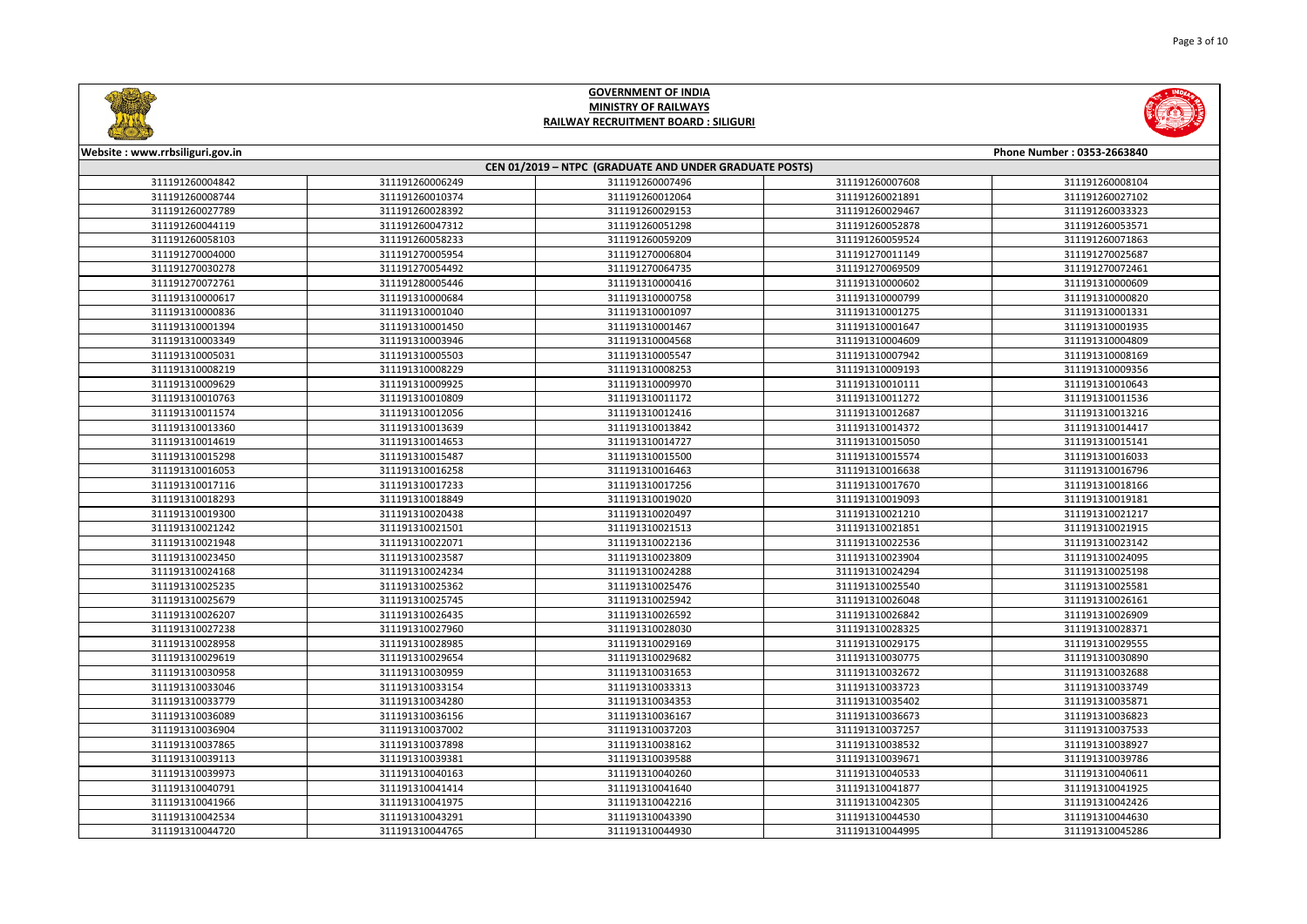



| Website: www.rrbsiliguri.gov.in |                 |                                                        |                 | Phone Number: 0353-2663840 |
|---------------------------------|-----------------|--------------------------------------------------------|-----------------|----------------------------|
|                                 |                 | CEN 01/2019 - NTPC (GRADUATE AND UNDER GRADUATE POSTS) |                 |                            |
| 311191310045454                 | 311191310045765 | 311191310045887                                        | 311191310046057 | 311191310046103            |
| 311191310046280                 | 311191310046734 | 311191310046939                                        | 311191310047216 | 311191310047367            |
| 311191310047476                 | 311191310048133 | 311191310048459                                        | 311191310048466 | 311191310048495            |
| 311191310048565                 | 311191310048661 | 311191310049009                                        | 311191310049591 | 311191310049698            |
| 311191310049734                 | 311191310049831 | 311191310049934                                        | 311191310051235 | 311191310051500            |
| 311191310051544                 | 311191310051669 | 311191310051725                                        | 311191310051784 | 311191310051858            |
| 311191310051916                 | 311191310051985 | 311191310052027                                        | 311191310052375 | 311191310052451            |
| 311191310052520                 | 311191310052709 | 311191310052786                                        | 311191310053082 | 311191310053208            |
| 311191310053229                 | 311191310053269 | 311191310053601                                        | 311191310053716 | 311191310053771            |
| 311191310054026                 | 311191310054286 | 311191310054411                                        | 311191310054494 | 311191310054515            |
| 311191310054786                 | 311191310054806 | 311191310054901                                        | 311191310054919 | 311191310055310            |
| 311191310055322                 | 311191310055427 | 311191310055551                                        | 311191310055878 | 311191310055885            |
| 311191310055908                 | 311191310057623 | 311191310059339                                        | 311191310059719 | 311191310061856            |
| 311191310063111                 | 311191310063470 | 311191310064814                                        | 311191310065337 | 311191310065732            |
| 311191310066586                 | 311191310067641 | 311191310067966                                        | 311191310067999 | 311191310068657            |
| 311191310068701                 | 311191310070509 | 311191310071093                                        | 311191310071202 | 311191310071237            |
| 311191310071563                 | 311191310071943 | 311191310072801                                        | 311191310072860 | 311192120009647            |
| 311192120010678                 | 311192120010997 | 311192120011961                                        | 311192120012482 | 311192120014589            |
| 311192120015314                 | 311192120015802 | 311192120016404                                        | 311192120018021 | 311192120018202            |
| 311192120022165                 | 311192120024418 | 311192120025558                                        | 311192120025821 | 311192120027752            |
| 311192120029978                 | 311192120030298 | 311192120031756                                        | 311192120033100 | 311192120034020            |
| 311192120034217                 | 311192120038496 | 311192120044706                                        | 311192120046782 | 311192120047211            |
| 311192120047986                 | 311192120048136 | 311192120051150                                        | 311192120052812 | 311192130016883            |
| 311192130029845                 | 311192130039274 | 311192130042282                                        | 311192130044413 | 311192130052276            |
| 311192130060147                 | 311192130062158 | 311192130067009                                        | 311192130067138 | 311192130069762            |
| 311192150013061                 | 311192150028700 | 311192150035618                                        | 311192150040431 | 311192160010817            |
| 311192160012979                 | 311192160021843 | 311192160023457                                        | 311192160025577 | 311192160025841            |
| 311192160030818                 | 311192160031533 | 311192160034045                                        | 311192160034276 | 311192160038312            |
| 311192160040539                 | 311192160042901 | 311192160045329                                        | 311192160048860 | 311192160051549            |
| 311192170010852                 | 311192170013139 | 311192170014391                                        | 311192170014897 | 311192170015437            |
| 311192170016525                 | 311192170017805 | 311192170020487                                        | 311192170020523 | 311192170020826            |
| 311192170022817                 | 311192170024823 | 311192170026030                                        | 311192170033976 | 311192170035360            |
| 311192170045252                 | 311192170046824 | 311192170048179                                        | 311192170063553 | 311192190012153            |
| 311192190012555                 | 311192190012734 | 311192190015483                                        | 311192190020235 | 311192190037934            |
| 311192190038915                 | 311192200065538 | 311192210051650                                        | 311192220009178 | 311192220009753            |
| 311192220010097                 | 311192220010481 | 311192220011001                                        | 311192220011299 | 311192220012107            |
| 311192220013595                 | 311192220014120 | 311192220014991                                        | 311192220015751 | 311192220016088            |
| 311192220017129                 | 311192220019579 | 311192220019789                                        | 311192220020858 | 311192220020967            |
| 311192220021128                 | 311192220021917 | 311192220021933                                        | 311192220023108 | 311192220024121            |
| 311192220024544                 | 311192220025182 | 311192220025775                                        | 311192220025875 | 311192220026231            |
| 311192220028020                 | 311192220028372 | 311192220028402                                        | 311192220028494 | 311192220028505            |
| 311192220029327                 | 311192220029347 | 311192220029648                                        | 311192220030047 | 311192220030077            |
| 311192220030305                 | 311192220030809 | 311192220030811                                        | 311192220032047 | 311192220033847            |
| 311192220034485                 | 311192220034835 | 311192220034960                                        | 311192220036053 | 311192220036093            |
| 311192220036151                 | 311192220036609 | 311192220037080                                        | 311192220037107 | 311192220037157            |
| 311192220037550                 | 311192220039600 | 311192220040425                                        | 311192220040429 | 311192220040933            |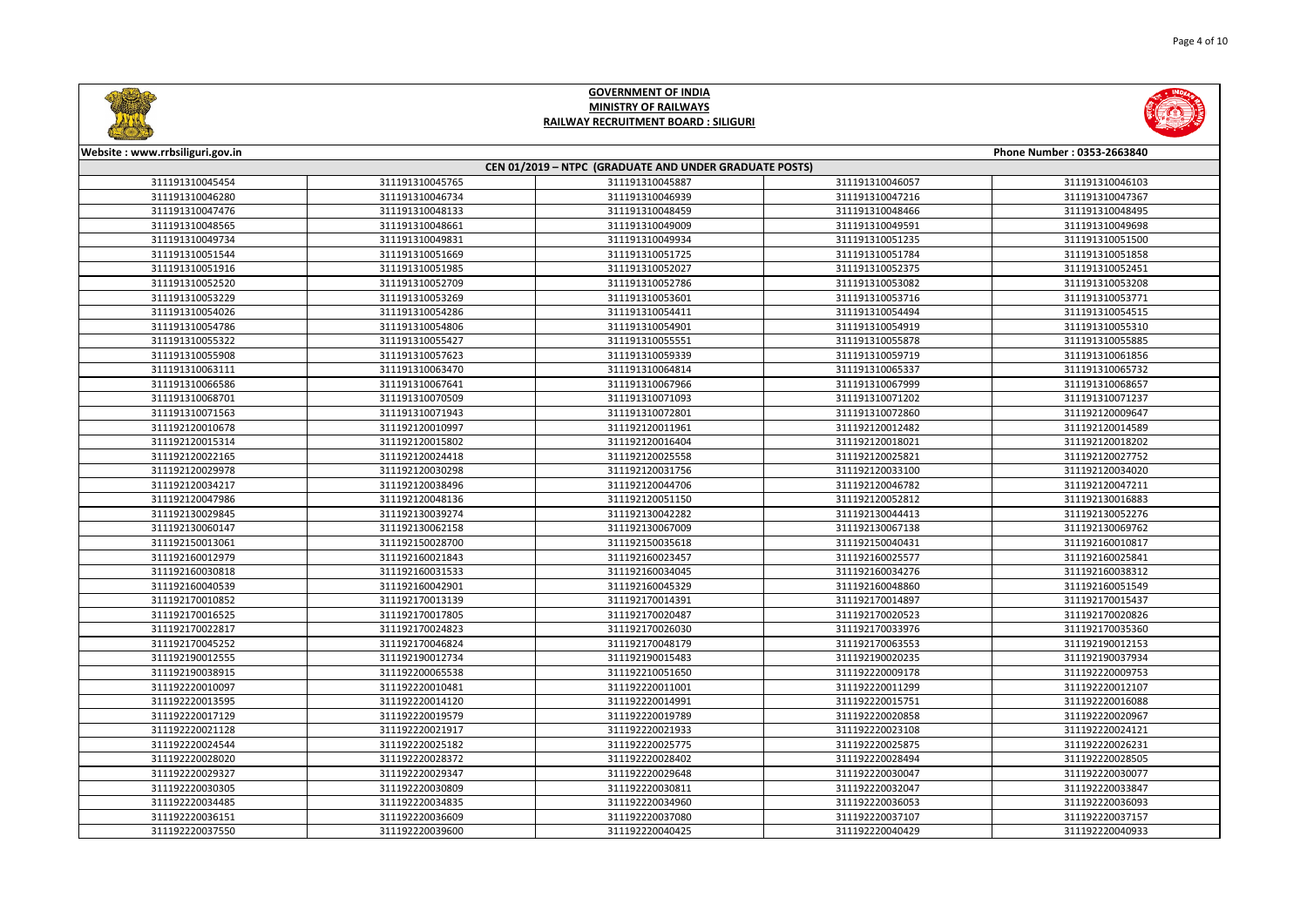



| Website: www.rrbsiliguri.gov.in |                 |                                                        |                 | Phone Number: 0353-2663840 |
|---------------------------------|-----------------|--------------------------------------------------------|-----------------|----------------------------|
|                                 |                 | CEN 01/2019 - NTPC (GRADUATE AND UNDER GRADUATE POSTS) |                 |                            |
| 311192220041230                 | 311192220041388 | 311192220041668                                        | 311192220042245 | 311192220042448            |
| 311192220042500                 | 311192220043155 | 311192220044672                                        | 311192220045457 | 311192220045988            |
| 311192220046201                 | 311192220046989 | 311192220048242                                        | 311192220048960 | 311192220049700            |
| 311192220049873                 | 311192220050199 | 311192220051839                                        | 311192220052363 | 311192220055088            |
| 311192220055527                 | 311192220055627 | 311192220063239                                        | 311192220063586 | 311192220064362            |
| 311192220064393                 | 311192220064684 | 311192220065488                                        | 311192220066781 | 311192220068087            |
| 311192220070321                 | 311192230019513 | 311192230035729                                        | 311192230038705 | 311192230045284            |
| 311192240021783                 | 311192240039342 | 311192260016312                                        | 311192260070933 | 311192270032748            |
| 311192270049948                 | 311192270054832 | 311192270055264                                        | 311192270055724 | 311192270057228            |
| 311192310000759                 | 311192310000815 | 311192310001099                                        | 311192310001119 | 311192310001187            |
| 311192310009158                 | 311192310009224 | 311192310009289                                        | 311192310009402 | 311192310010139            |
| 311192310010686                 | 311192310010706 | 311192310010820                                        | 311192310010968 | 311192310011351            |
| 311192310012359                 | 311192310012464 | 311192310013092                                        | 311192310013528 | 311192310013780            |
| 311192310014983                 | 311192310015782 | 311192310016415                                        | 311192310016489 | 311192310016599            |
| 311192310016922                 | 311192310017020 | 311192310017748                                        | 311192310017973 | 311192310018873            |
| 311192310018940                 | 311192310019291 | 311192310019417                                        | 311192310019524 | 311192310019742            |
| 311192310019870                 | 311192310019901 | 311192310020682                                        | 311192310020884 | 311192310021161            |
| 311192310021636                 | 311192310021653 | 311192310021693                                        | 311192310021875 | 311192310021916            |
| 311192310022134                 | 311192310022219 | 311192310022531                                        | 311192310022774 | 311192310023414            |
| 311192310023496                 | 311192310023659 | 311192310023660                                        | 311192310023763 | 311192310024187            |
| 311192310024971                 | 311192310025641 | 311192310025688                                        | 311192310025820 | 311192310026058            |
| 311192310026645                 | 311192310026986 | 311192310026994                                        | 311192310028126 | 311192310028350            |
| 311192310028625                 | 311192310029042 | 311192310029824                                        | 311192310029882 | 311192310029890            |
| 311192310030604                 | 311192310030693 | 311192310030816                                        | 311192310030851 | 311192310030867            |
| 311192310031178                 | 311192310031252 | 311192310031639                                        | 311192310032312 | 311192310032913            |
| 311192310033979                 | 311192310034144 | 311192310034230                                        | 311192310034268 | 311192310034357            |
| 311192310034882                 | 311192310035799 | 311192310035940                                        | 311192310036092 | 311192310036939            |
| 311192310037258                 | 311192310037350 | 311192310038262                                        | 311192310038369 | 311192310038420            |
| 311192310038569                 | 311192310038914 | 311192310039444                                        | 311192310039468 | 311192310039779            |
| 311192310040087                 | 311192310040186 | 311192310041511                                        | 311192310042257 | 311192310042741            |
| 311192310042796                 | 311192310042823 | 311192310043576                                        | 311192310045614 | 311192310045699            |
| 311192310046772                 | 311192310047614 | 311192310047766                                        | 311192310049969 | 311192310050049            |
| 311192310050177                 | 311192310050372 | 311192310050487                                        | 311192310050886 | 311192310051247            |
| 311192310051444                 | 311192310051791 | 311192310052335                                        | 311192310052364 | 311192310052850            |
| 311192310053058                 | 311192310053368 | 311192310054088                                        | 311192310054343 | 311192310054386            |
| 311192310054668                 | 311192310055084 | 311192310055458                                        | 311192310055814 | 311192310055919            |
| 311192310057260                 | 311192310057537 | 311192310057875                                        | 311192310058581 | 311192310059065            |
| 311192310059614                 | 311192310059881 | 311192310060378                                        | 311192310060519 | 311192310062497            |
| 311192310062908                 | 311192310063172 | 311192310063723                                        | 311192310064338 | 311192310064459            |
| 311192310065652                 | 311192310065681 | 311192310065778                                        | 311192310065847 | 311192310065909            |
| 311192310066437                 | 311192310067326 | 311192310068187                                        | 311192310068275 | 311192310068486            |
| 311192310068946                 | 311192310069128 | 311192310070947                                        | 311192310071016 | 311192310071449            |
| 311192310071548                 | 311192310071709 | 311192310072064                                        | 311192310072269 | 311192310072307            |
| 311192310072421                 | 311192310072791 | 311193120009134                                        | 311193120011621 | 311193120012235            |
| 311193120012336                 | 311193120012495 | 311193120012875                                        | 311193120015813 | 311193120016783            |
| 311193120017043                 | 311193120017937 | 311193120019353                                        | 311193120019631 | 311193120019636            |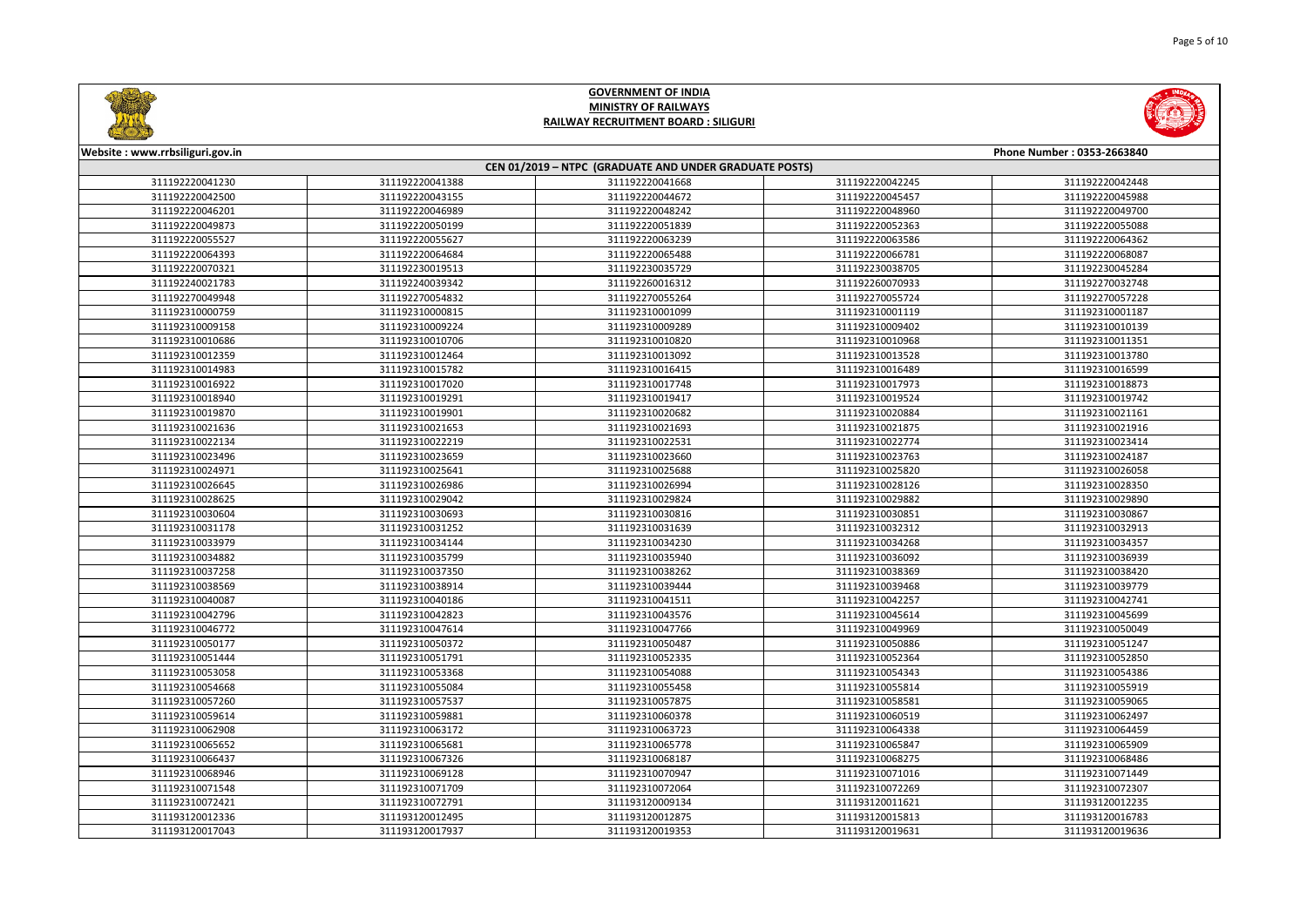



| <b>CONTRACTOR</b>                |                 |                                                        |                 |                            |
|----------------------------------|-----------------|--------------------------------------------------------|-----------------|----------------------------|
| Website : www.rrbsiliguri.gov.in |                 |                                                        |                 | Phone Number: 0353-2663840 |
|                                  |                 | CEN 01/2019 - NTPC (GRADUATE AND UNDER GRADUATE POSTS) |                 |                            |
| 311193120020450                  | 311193120026293 | 311193120030400                                        | 311193120031184 | 311193120032712            |
| 311193120033914                  | 311193120034813 | 311193120034832                                        | 311193120035577 | 311193120035829            |
| 311193120036170                  | 311193120036641 | 311193120037618                                        | 311193120038436 | 311193120038474            |
| 311193120038561                  | 311193120039543 | 311193120039941                                        | 311193120041237 | 311193120043214            |
| 311193120044215                  | 311193120045806 | 311193120046129                                        | 311193120046473 | 311193120048098            |
| 311193120048131                  | 311193120049059 | 311193120049521                                        | 311193120049534 | 311193120050131            |
| 311193120050990                  | 311193120051037 | 311193120053085                                        | 311193120055749 | 311193130003143            |
| 311193130042999                  | 311193150005308 | 311193150008268                                        | 311193160002984 | 311193160035565            |
| 311193160037680                  | 311193170000278 | 311193170002465                                        | 311193190003954 | 311193190007105            |
| 311193190007478                  | 311193200025280 | 311193220003252                                        | 311193230019224 | 311193260003289            |
| 311193260005336                  | 311193260005866 | 311193270012307                                        | 311193270015066 | 311193270024160            |
| 311193280016179                  | 311193300013263 | 311193310001142                                        | 311193310001410 | 311193310001425            |
| 311193310001432                  | 311193310001511 | 311193310001682                                        | 311193310002181 | 311193310002248            |
| 311193310002395                  | 311193310002449 | 311193310002571                                        | 311193310002590 | 311193310002635            |
| 311193310002848                  | 311193310002993 | 311193310003016                                        | 311193310003067 | 311193310003073            |
| 311193310003120                  | 311193310003139 | 311193310003178                                        | 311193310003284 | 311193310003421            |
| 311193310003449                  | 311193310003453 | 311193310003625                                        | 311193310003747 | 311193310003765            |
| 311193310003823                  | 311193310003834 | 311193310004053                                        | 311193310004074 | 311193310004086            |
| 311193310004101                  | 311193310004122 | 311193310004218                                        | 311193310004241 | 311193310004308            |
| 311193310004797                  | 311193310004879 | 311193310005211                                        | 311193310005213 | 311193310005258            |
| 311193310005560                  | 311193310005600 | 311193310005656                                        | 311193310005726 | 311193310005731            |
| 311193310005826                  | 311193310005828 | 311193310005858                                        | 311193310006073 | 311193310006155            |
| 311193310006167                  | 311193310006185 | 311193310006395                                        | 311193310006624 | 311193310006644            |
| 311193310006709                  | 311193310006780 | 311193310006865                                        | 311193310006913 | 311193310007051            |
| 311193310007178                  | 311193310007284 | 311193310007325                                        | 311193310007602 | 311193310007632            |
| 311193310007676                  | 311193310007697 | 311193310007714                                        | 311193310007809 | 311193310007964            |
| 311193310007973                  | 311193310008064 | 311193310008143                                        | 311193310008161 | 311193310008173            |
| 311193310008181                  | 311193310008297 | 311193310008298                                        | 311193310008371 | 311193310008383            |
| 311193310008405                  | 311193310008426 | 311193310008433                                        | 311193310008484 | 311193310008557            |
| 311193310008613                  | 311193310008752 | 311194110035503                                        | 311194120008840 | 311194120009176            |
| 311194120010860                  | 311194120010995 | 311194120011240                                        | 311194120011551 | 311194120011671            |
| 311194120012140                  | 311194120012547 | 311194120013056                                        | 311194120013623 | 311194120013668            |
| 311194120013670                  | 311194120014290 | 311194120014900                                        | 311194120015364 | 311194120015911            |
| 311194120016707                  | 311194120016834 | 311194120016851                                        | 311194120017199 | 311194120017755            |
| 311194120017921                  | 311194120017941 | 311194120017979                                        | 311194120017980 | 311194120018953            |
| 311194120020039                  | 311194120020481 | 311194120020489                                        | 311194120020646 | 311194120020942            |
| 311194120020987                  | 311194120021659 | 311194120021728                                        | 311194120023154 | 311194120023311            |
| 311194120023394                  | 311194120024028 | 311194120024137                                        | 311194120024834 | 311194120025037            |
| 311194120025076                  | 311194120025555 | 311194120025703                                        | 311194120028224 | 311194120028960            |
| 311194120029743                  | 311194120030247 | 311194120030503                                        | 311194120031437 | 311194120031494            |
| 311194120032027                  | 311194120032256 | 311194120033177                                        | 311194120033374 | 311194120033473            |
| 311194120034647                  | 311194120034691 | 311194120035341                                        | 311194120037182 | 311194120037198            |
| 311194120037935                  | 311194120038866 | 311194120039130                                        | 311194120039263 | 311194120039566            |
| 311194120040014                  | 311194120040745 | 311194120041918                                        | 311194120042060 | 311194120042671            |
| 311194120042680                  | 311194120043856 | 311194120043971                                        | 311194120044128 | 311194120044762            |
| 311194120045156                  | 311194120045448 | 311194120045815                                        | 311194120045816 | 311194120048679            |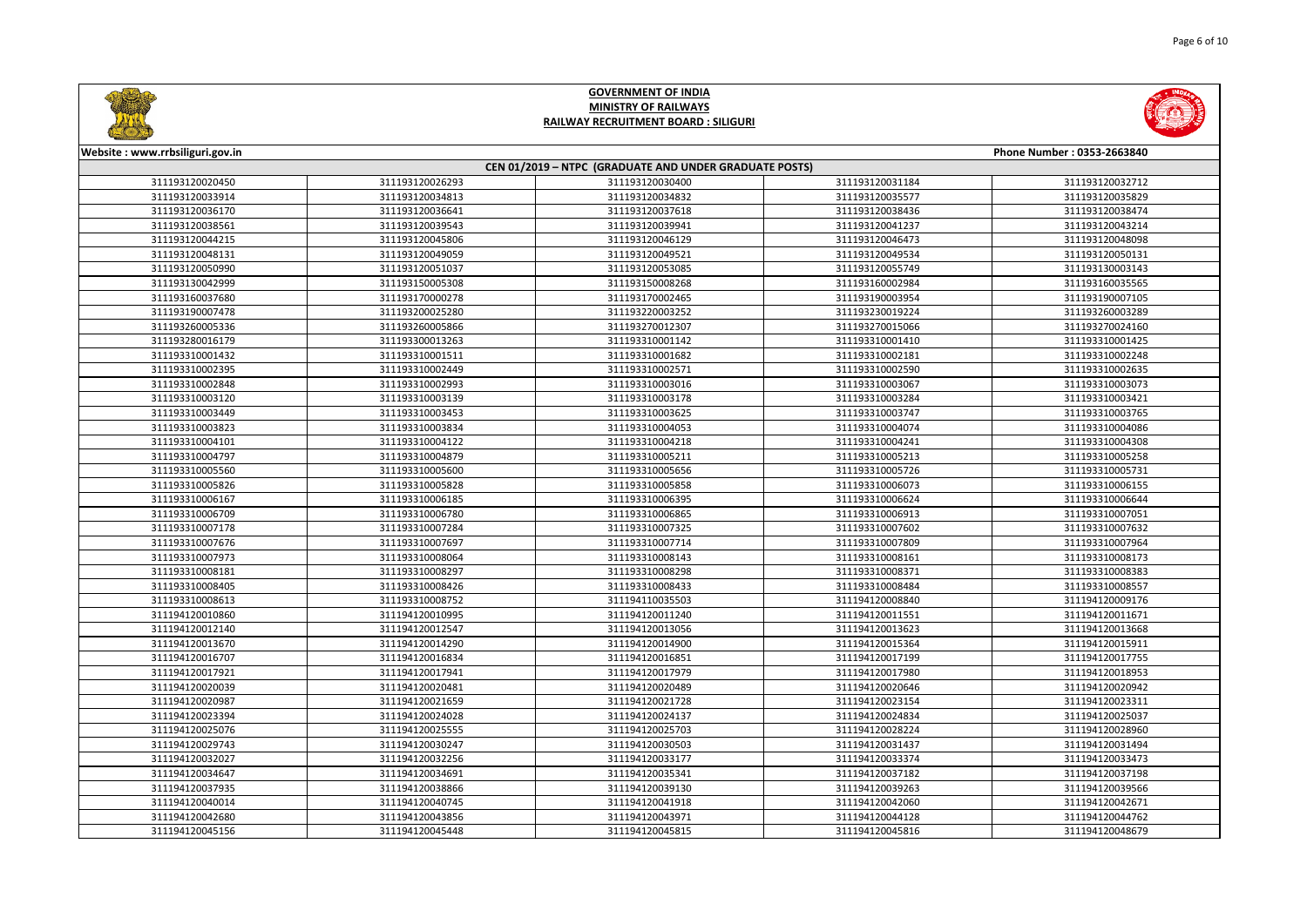



| <u>Cimarinan and the contract of the contract of the contract of the contract of the contract of the contract of the contract of the contract of the contract of the contract of the contract of the contract of the contract of</u> |                 |                                                        |                 |                            |
|--------------------------------------------------------------------------------------------------------------------------------------------------------------------------------------------------------------------------------------|-----------------|--------------------------------------------------------|-----------------|----------------------------|
| Website: www.rrbsiliguri.gov.in                                                                                                                                                                                                      |                 |                                                        |                 | Phone Number: 0353-2663840 |
|                                                                                                                                                                                                                                      |                 | CEN 01/2019 - NTPC (GRADUATE AND UNDER GRADUATE POSTS) |                 |                            |
| 311194120048804                                                                                                                                                                                                                      | 311194120049395 | 311194120049464                                        | 311194120050000 | 311194120052825            |
| 311194120055280                                                                                                                                                                                                                      | 311194130008837 | 311194130010335                                        | 311194130010871 | 311194130011101            |
| 311194130012578                                                                                                                                                                                                                      | 311194130012610 | 311194130012657                                        | 311194130012820 | 311194130013381            |
| 311194130014287                                                                                                                                                                                                                      | 311194130014823 | 311194130015074                                        | 311194130016662 | 311194130017501            |
| 311194130018041                                                                                                                                                                                                                      | 311194130019696 | 311194130019703                                        | 311194130020062 | 311194130021459            |
| 311194130023067                                                                                                                                                                                                                      | 311194130023370 | 311194130023952                                        | 311194130024369 | 311194130024854            |
| 311194130024870                                                                                                                                                                                                                      | 311194130025047 | 311194130026807                                        | 311194130027540 | 311194130028078            |
| 311194130030668                                                                                                                                                                                                                      | 311194130031417 | 311194130031523                                        | 311194130032548 | 311194130032586            |
| 311194130033414                                                                                                                                                                                                                      | 311194130035916 | 311194130036313                                        | 311194130036323 | 311194130036837            |
| 311194130037090                                                                                                                                                                                                                      | 311194130037434 | 311194130040003                                        | 311194130040417 | 311194130041054            |
| 311194130041106                                                                                                                                                                                                                      | 311194130041247 | 311194130041508                                        | 311194130045012 | 311194130045596            |
| 311194130046465                                                                                                                                                                                                                      | 311194130046546 | 311194130046789                                        | 311194130047994 | 311194130048076            |
| 311194130049769                                                                                                                                                                                                                      | 311194130051382 | 311194130054496                                        | 311194130056277 | 311194130057931            |
| 311194130058918                                                                                                                                                                                                                      | 311194130059851 | 311194130061321                                        | 311194130061735 | 311194130061762            |
| 311194130061935                                                                                                                                                                                                                      | 311194130064191 | 311194130065268                                        | 311194130067005 | 311194130067688            |
| 311194130067849                                                                                                                                                                                                                      | 311194130071115 | 311194140058773                                        | 311194150008361 | 311194150012681            |
| 311194150014380                                                                                                                                                                                                                      | 311194150014879 | 311194150023452                                        | 311194150028961 | 311194150037404            |
| 311194150039302                                                                                                                                                                                                                      | 311194150039442 | 311194150042457                                        | 311194150042921 | 311194150046338            |
| 311194150048434                                                                                                                                                                                                                      | 311194150051277 | 311194150051498                                        | 311194150063033 | 311194160009539            |
| 311194160010309                                                                                                                                                                                                                      | 311194160012248 | 311194160012699                                        | 311194160013552 | 311194160014500            |
| 311194160017837                                                                                                                                                                                                                      | 311194160018809 | 311194160020470                                        | 311194160020907 | 311194160022065            |
| 311194160023166                                                                                                                                                                                                                      | 311194160024837 | 311194160024964                                        | 311194160025298 | 311194160025969            |
| 311194160026062                                                                                                                                                                                                                      | 311194160027407 | 311194160027546                                        | 311194160029140 | 311194160030034            |
| 311194160030793                                                                                                                                                                                                                      | 311194160032141 | 311194160032453                                        | 311194160034990 | 311194160042109            |
| 311194160043350                                                                                                                                                                                                                      | 311194160044224 | 311194160046363                                        | 311194160046509 | 311194160048141            |
| 311194160048364                                                                                                                                                                                                                      | 311194160049506 | 311194160049937                                        | 311194160053448 | 311194160055406            |
| 311194170008818                                                                                                                                                                                                                      | 311194170010408 | 311194170011065                                        | 311194170011950 | 311194170012616            |
| 311194170013954                                                                                                                                                                                                                      | 311194170014632 | 311194170014634                                        | 311194170014800 | 311194170015293            |
| 311194170015336                                                                                                                                                                                                                      | 311194170016110 | 311194170016362                                        | 311194170016561 | 311194170016668            |
| 311194170017195                                                                                                                                                                                                                      | 311194170017590 | 311194170018577                                        | 311194170018758 | 311194170020150            |
| 311194170023035                                                                                                                                                                                                                      | 311194170023897 | 311194170024777                                        | 311194170025217 | 311194170025356            |
| 311194170026171                                                                                                                                                                                                                      | 311194170027243 | 311194170027299                                        | 311194170027583 | 311194170028185            |
| 311194170028932                                                                                                                                                                                                                      | 311194170030245 | 311194170030330                                        | 311194170031072 | 311194170032881            |
| 311194170035903                                                                                                                                                                                                                      | 311194170036003 | 311194170037422                                        | 311194170037766 | 311194170039133            |
| 311194170040483                                                                                                                                                                                                                      | 311194170040746 | 311194170041147                                        | 311194170041167 | 311194170042768            |
| 311194170044793                                                                                                                                                                                                                      | 311194170048217 | 311194170050803                                        | 311194170052246 | 311194170052395            |
| 311194170052933                                                                                                                                                                                                                      | 311194170054215 | 311194170055731                                        | 311194170056197 | 311194170056284            |
| 311194170059157                                                                                                                                                                                                                      | 311194170059451 | 311194170060874                                        | 311194170063383 | 311194170065133            |
| 311194170067221                                                                                                                                                                                                                      | 311194190009394 | 311194190009849                                        | 311194190010044 | 311194190010305            |
| 311194190010673                                                                                                                                                                                                                      | 311194190010854 | 311194190010933                                        | 311194190011194 | 311194190011549            |
| 311194190011827                                                                                                                                                                                                                      | 311194190011872 | 311194190013490                                        | 311194190014882 | 311194190015267            |
| 311194190015271                                                                                                                                                                                                                      | 311194190015292 | 311194190017976                                        | 311194190019499 | 311194190020762            |
| 311194190020991                                                                                                                                                                                                                      | 311194190021213 | 311194190021529                                        | 311194190021836 | 311194190022646            |
| 311194190022809                                                                                                                                                                                                                      | 311194190022886 | 311194190023304                                        | 311194190023449 | 311194190023733            |
| 311194190023779                                                                                                                                                                                                                      | 311194190025423 | 311194190026786                                        | 311194190029113 | 311194190031858            |
| 311194190032529                                                                                                                                                                                                                      | 311194190035559 | 311194190035856                                        | 311194190036828 | 311194190037752            |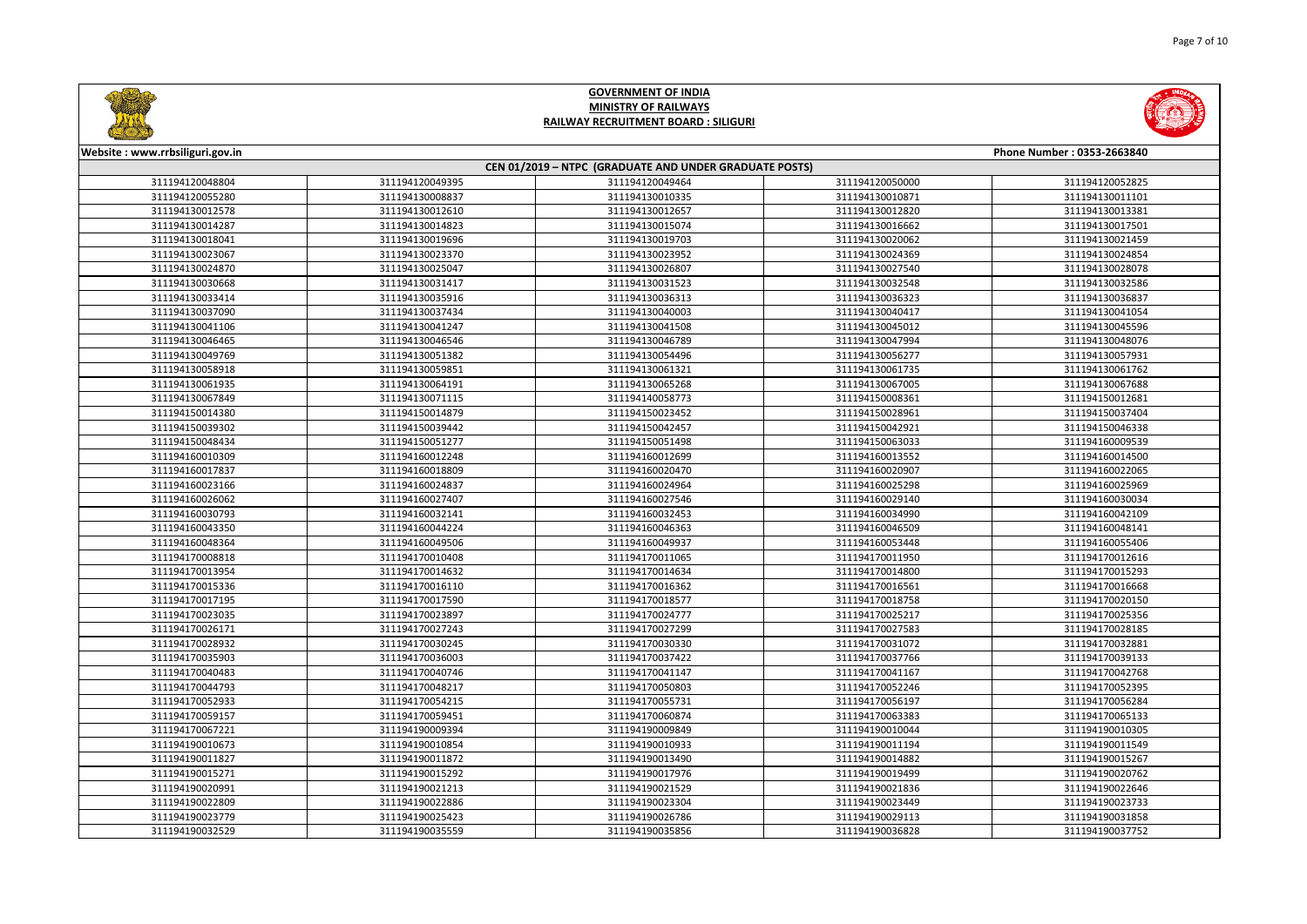



| Website: www.rrbsiliguri.gov.in |                 |                                                        |                 | Phone Number: 0353-2663840 |
|---------------------------------|-----------------|--------------------------------------------------------|-----------------|----------------------------|
|                                 |                 | CEN 01/2019 - NTPC (GRADUATE AND UNDER GRADUATE POSTS) |                 |                            |
| 311194190038972                 | 311194190040792 | 311194190041135                                        | 311194190041410 | 311194190042915            |
| 311194190045263                 | 311194190047264 | 311194190047429                                        | 311194190049133 | 311194190049602            |
| 311194190056370                 | 311194190057483 | 311194190059459                                        | 311194190060614 | 311194190061726            |
| 311194190061886                 | 311194190062720 | 311194190065327                                        | 311194190067098 | 311194190067112            |
| 311194190067176                 | 311194190067227 | 311194190067823                                        | 311194190068060 | 311194190068372            |
| 311194190068866                 | 311194190069395 | 311194190070172                                        | 311194190071987 | 311194200023455            |
| 311194200045193                 | 311194210007953 | 311194220009255                                        | 311194220011039 | 311194220015160            |
| 311194220015243                 | 311194220016271 | 311194220017207                                        | 311194220020408 | 311194220022060            |
| 311194220024990                 | 311194220026007 | 311194220026381                                        | 311194220026857 | 311194220028190            |
| 311194220028407                 | 311194220028574 | 311194220028635                                        | 311194220029086 | 311194220030361            |
| 311194220030462                 | 311194220031772 | 311194220033698                                        | 311194220034322 | 311194220034629            |
| 311194220035096                 | 311194220035518 | 311194220036433                                        | 311194220037757 | 311194220038627            |
| 311194220038784                 | 311194220039482 | 311194220040421                                        | 311194220040494 | 311194220041698            |
| 311194220041773                 | 311194220043711 | 311194220044057                                        | 311194220044321 | 311194220045296            |
| 311194220045346                 | 311194220045898 | 311194220045899                                        | 311194220046862 | 311194220048521            |
| 311194220048858                 | 311194220048862 | 311194220048975                                        | 311194220049434 | 311194220050498            |
| 311194220050538                 | 311194220052055 | 311194220053794                                        | 311194220056003 | 311194220056229            |
| 311194220056244                 | 311194220056320 | 311194220056327                                        | 311194220056435 | 311194220057155            |
| 311194220057702                 | 311194220057732 | 311194220058037                                        | 311194220058067 | 311194220058804            |
| 311194220058978                 | 311194220058998 | 311194220059502                                        | 311194220059503 | 311194220059545            |
| 311194220059619                 | 311194220059763 | 311194220060032                                        | 311194220060114 | 311194220060240            |
| 311194220060493                 | 311194220060618 | 311194220060725                                        | 311194220060976 | 311194220061091            |
| 311194220061792                 | 311194220061809 | 311194220061820                                        | 311194220061868 | 311194220062116            |
| 311194220062351                 | 311194220062761 | 311194220063529                                        | 311194220063951 | 311194220064399            |
| 311194220064408                 | 311194220064775 | 311194220065018                                        | 311194220065316 | 311194220065999            |
| 311194220066202                 | 311194220066668 | 311194220066883                                        | 311194220067901 | 311194220068090            |
| 311194220068100                 | 311194220068159 | 311194220068217                                        | 311194220068525 | 311194220068891            |
| 311194220068958                 | 311194220069227 | 311194220069309                                        | 311194220069560 | 311194220069608            |
| 311194220069770                 | 311194220069779 | 311194220070155                                        | 311194220070270 | 311194220071348            |
| 311194220071551                 | 311194220072068 | 311194220072095                                        | 311194220072102 | 311194220072418            |
| 311194220072610                 | 311194230014917 | 311194230018443                                        | 311194230019778 | 311194230021884            |
| 311194230027828                 | 311194230028650 | 311194230030053                                        | 311194230031440 | 311194230032136            |
| 311194230032495                 | 311194230032840 | 311194230033668                                        | 311194230037312 | 311194230038435            |
| 311194230039064                 | 311194230039702 | 311194230041175                                        | 311194230043462 | 311194230044184            |
| 311194230044728                 | 311194230048107 | 311194230049450                                        | 311194230050843 | 311194230057056            |
| 311194230061570                 | 311194230062682 | 311194230062687                                        | 311194230068280 | 311194230070821            |
| 311194230072540                 | 311194240008861 | 311194240019940                                        | 311194240025251 | 311194240027061            |
| 311194240037754                 | 311194240050024 | 311194250017899                                        | 311194250040560 | 311194250043215            |
| 311194250046918                 | 311194250057771 | 311194250058573                                        | 311194250059752 | 311194250060193            |
| 311194250061180                 | 311194250061811 | 311194250063874                                        | 311194250069923 | 311194260009003            |
| 311194260009410                 | 311194260010133 | 311194260013903                                        | 311194260014316 | 311194260014912            |
| 311194260015389                 | 311194260015499 | 311194260015970                                        | 311194260016106 | 311194260016328            |
| 311194260018155                 | 311194260019114 | 311194260019540                                        | 311194260019760 | 311194260020873            |
| 311194260022415                 | 311194260022712 | 311194260022889                                        | 311194260023460 | 311194260024705            |
| 311194260024830                 | 311194260026769 | 311194260026829                                        | 311194260027483 | 311194260027513            |
| 311194260028840                 | 311194260029293 | 311194260029768                                        | 311194260030102 | 311194260031321            |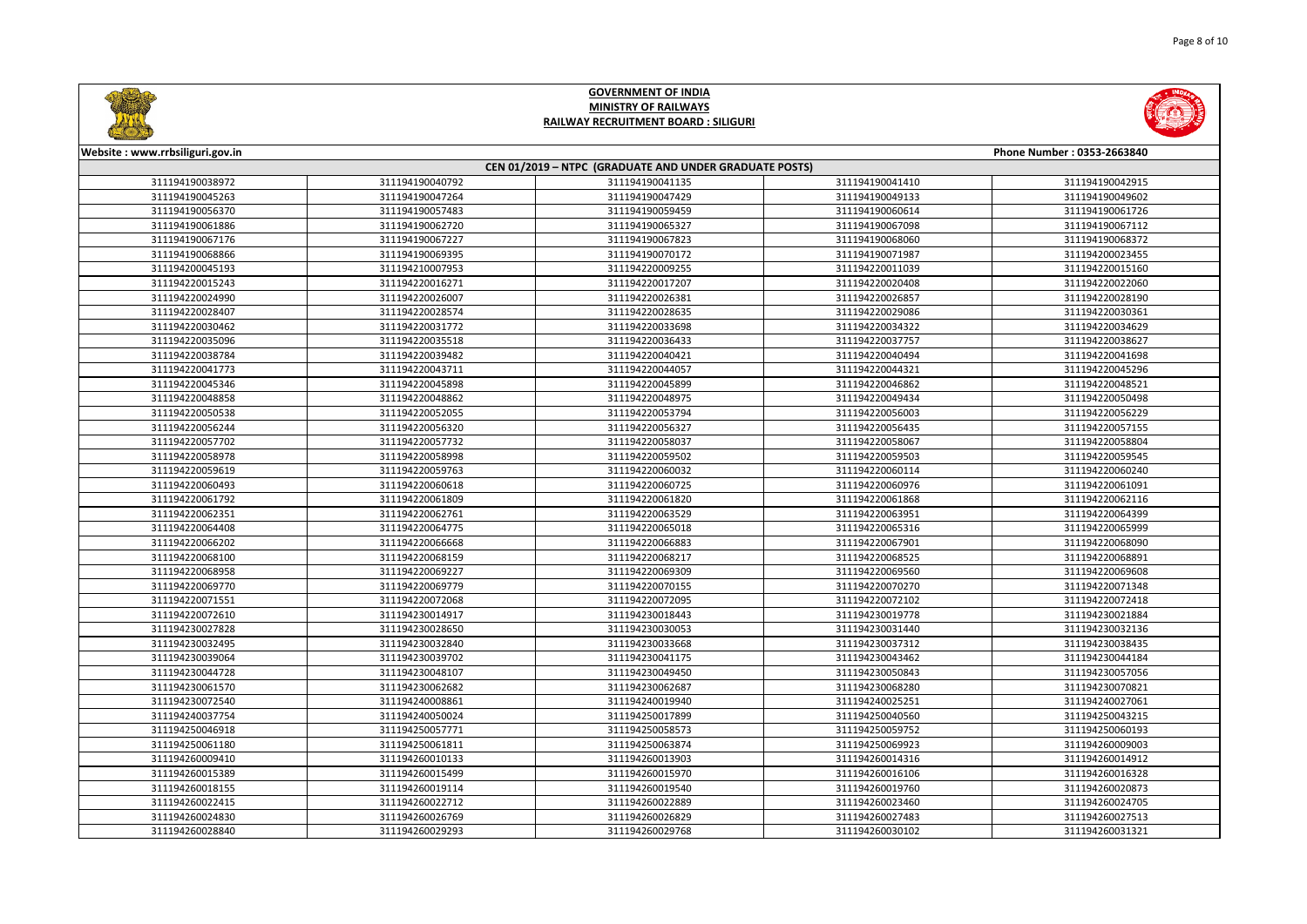| <b>IND</b>              |  |
|-------------------------|--|
| e Number : 0353-2663840 |  |
|                         |  |
| 311194260034961         |  |
| 311194260040843         |  |
| 311194260042971         |  |
| 311194260045004         |  |
| 311194260050585         |  |
| 311194260053310         |  |
| 311194260056325         |  |
| 311194260058937         |  |
| 311194260061393         |  |
| 311194260062806         |  |
| 311194260066868         |  |
| 311194260068718         |  |
| 311194260071635         |  |
| 311194260072361         |  |
| 311194270023086         |  |
| 311194270034261         |  |
| 311194270036493         |  |
| 311194270041179         |  |
|                         |  |



| Website: www.rrbsiliguri.gov.in |                 |                                                        |                 | Phone Number: 0353-2663840 |
|---------------------------------|-----------------|--------------------------------------------------------|-----------------|----------------------------|
|                                 |                 | CEN 01/2019 - NTPC (GRADUATE AND UNDER GRADUATE POSTS) |                 |                            |
| 311194260032610                 | 311194260033859 | 311194260033906                                        | 311194260034461 | 311194260034961            |
| 311194260037027                 | 311194260037519 | 311194260037751                                        | 311194260038147 | 311194260040843            |
| 311194260040940                 | 311194260040951 | 311194260041160                                        | 311194260042849 | 311194260042971            |
| 311194260043550                 | 311194260043645 | 311194260044114                                        | 311194260044438 | 311194260045004            |
| 311194260045711                 | 311194260046331 | 311194260049155                                        | 311194260050220 | 311194260050585            |
| 311194260051219                 | 311194260051723 | 311194260052182                                        | 311194260052805 | 311194260053310            |
| 311194260053848                 | 311194260054974 | 311194260055416                                        | 311194260056241 | 311194260056325            |
| 311194260056921                 | 311194260056923 | 311194260057022                                        | 311194260058653 | 311194260058937            |
| 311194260059251                 | 311194260059421 | 311194260060486                                        | 311194260061157 | 311194260061393            |
| 311194260061442                 | 311194260062453 | 311194260062538                                        | 311194260062641 | 311194260062806            |
| 311194260063640                 | 311194260064106 | 311194260065456                                        | 311194260065514 | 311194260066868            |
| 311194260067321                 | 311194260067858 | 311194260068070                                        | 311194260068589 | 311194260068718            |
| 311194260069266                 | 311194260069418 | 311194260069748                                        | 311194260070562 | 311194260071635            |
| 311194260071713                 | 311194260072032 | 311194260072046                                        | 311194260072270 | 311194260072361            |
| 311194260072817                 | 311194270014844 | 311194270019534                                        | 311194270021796 | 311194270023086            |
| 311194270024548                 | 311194270029469 | 311194270032817                                        | 311194270032879 | 311194270034261            |
| 311194270035453                 | 311194270035681 | 311194270035768                                        | 311194270035962 | 311194270036493            |
| 311194270036832                 | 311194270038499 | 311194270039160                                        | 311194270039792 | 311194270041179            |
| 311194270041469                 | 311194270042687 | 311194270042832                                        | 311194270043531 | 311194270043846            |
| 311194270044420                 | 311194270044563 | 311194270045961                                        | 311194270049138 | 311194270050762            |
| 311194270052173                 | 311194270052956 | 311194270053060                                        | 311194270054121 | 311194270054141            |
| 311194270054213                 | 311194270054625 | 311194270054805                                        | 311194270054896 | 311194270055348            |
| 311194270055704                 | 311194270055889 | 311194270056786                                        | 311194270063205 | 311194270063944            |
| 311194270067797                 | 311194270067815 | 311194270068528                                        | 311194270068571 | 311194270068699            |
| 311194270069575                 | 311194270070151 | 311194270070658                                        | 311194270071198 | 311194270071518            |
| 311194270071886                 | 311194270072275 | 311194270072321                                        | 311194280015745 | 311194290021030            |
| 311194290022395                 | 311194300046871 | 311194310000545                                        | 311194310000877 | 311194310001198            |
| 311194310009277                 | 311194310009641 | 311194310009917                                        | 311194310010984 | 311194310011527            |
| 311194310011687                 | 311194310012420 | 311194310012997                                        | 311194310013915 | 311194310014070            |
| 311194310014396                 | 311194310014820 | 311194310015207                                        | 311194310015965 | 311194310015981            |
| 311194310016399                 | 311194310016434 | 311194310016514                                        | 311194310016552 | 311194310016675            |
| 311194310016760                 | 311194310016811 | 311194310016822                                        | 311194310017265 | 311194310017348            |
| 311194310017689                 | 311194310018029 | 311194310018036                                        | 311194310018142 | 311194310018161            |
| 311194310018816                 | 311194310019008 | 311194310019107                                        | 311194310020665 | 311194310020779            |
| 311194310021113                 | 311194310021233 | 311194310021688                                        | 311194310021828 | 311194310022364            |
| 311194310022540                 | 311194310022696 | 311194310022848                                        | 311194310022855 | 311194310023493            |
| 311194310023647                 | 311194310023771 | 311194310023788                                        | 311194310024405 | 311194310025425            |
| 311194310026958                 | 311194310027014 | 311194310027263                                        | 311194310027445 | 311194310027591            |
| 311194310027605                 | 311194310028027 | 311194310028365                                        | 311194310029634 | 311194310029714            |
| 311194310030106                 | 311194310031399 | 311194310032288                                        | 311194310033387 | 311194310033789            |
| 311194310035394                 | 311194310036132 | 311194310038832                                        | 311194310038879 | 311194310039055            |
| 311194310039325                 | 311194310039913 | 311194310040397                                        | 311194310042518 | 311194310044021            |
| 311194310044552                 | 311194310045288 | 311194310045419                                        | 311194310045869 | 311194310045942            |
| 311194310046880                 | 311194310046988 | 311194310047604                                        | 311194310048506 | 311194310048650            |
| 311194310048726                 | 311194310048783 | 311194310049112                                        | 311194310049374 | 311194310049398            |
| 311194310049658                 | 311194310049926 | 311194310050629                                        | 311194310051547 | 311194310051930            |